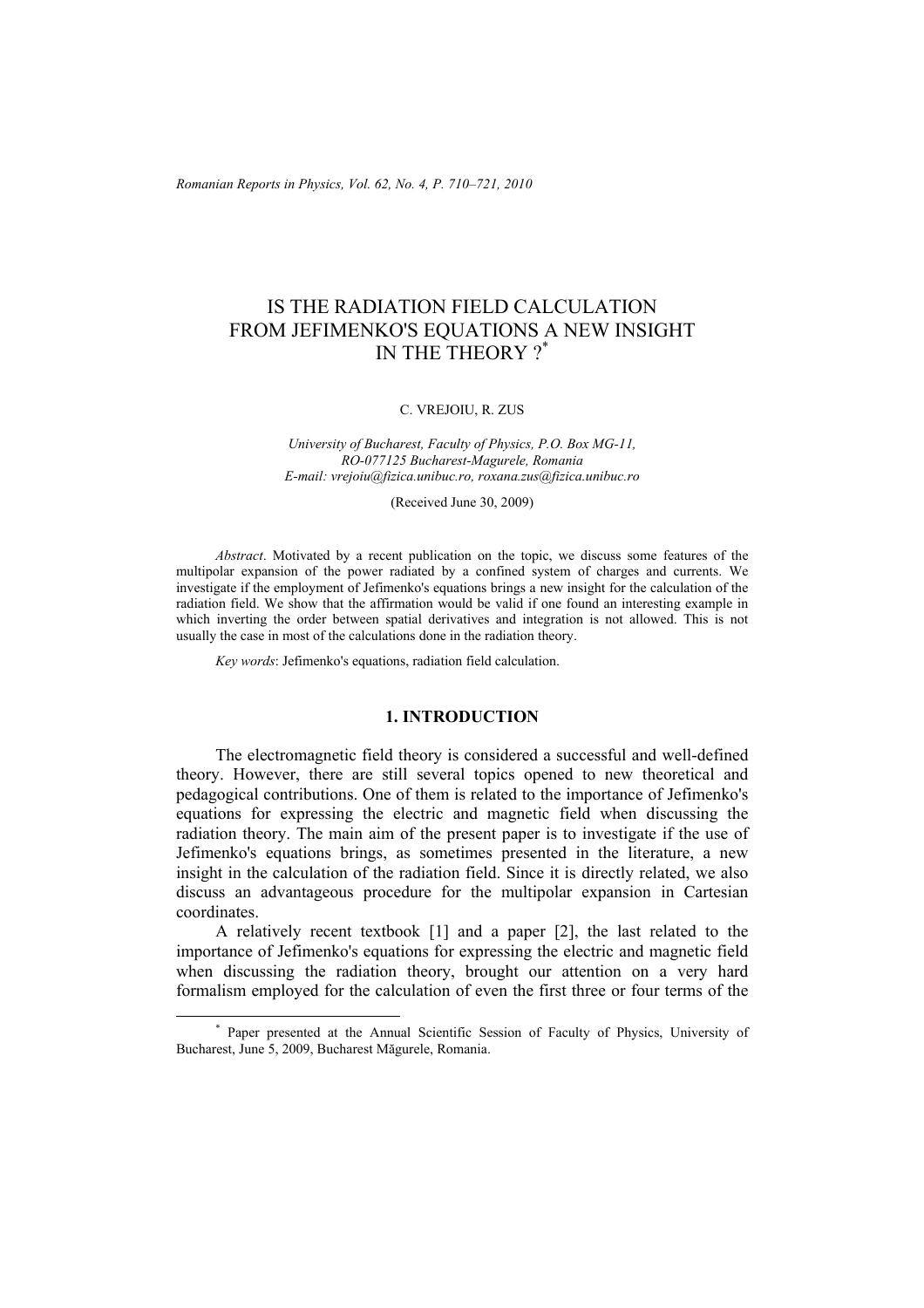expansion series of the electromagnetic field. The traditional multipole expansion of the electromagnetic field in Cartesian coordinates is exposed in electrodynamics textbooks, as the well-known Refs. [3] and [4]. Ordinarily, these expansions are calculated only in the first two or three orders, the higher-orders being considered too complicated. Usually, an alternative treatment based on the spherical tensors and the solutions of Helmholtz equation is preferred. Though there are some prescriptions in the literature [5, 6, 7] for calculating higher-order terms of the multipole series based on a simple algebraic formalism of tensorial analysis, it seems that there is some reticence in using this last technique. For this reason, in the present paper we also show how one can hide, as much as possible, the higherorder tensors behind some vectors, reducing the calculation technique to the formalism of an ordinary vectorial algebra or analysis. Based on this vectorial/tensorial algebra technique, we investigate several alternatives for the calculation of the radiation field. We show that unless one finds an example where the spatial derivative and the integral operations can not be inverted, the use of Jefimenko's equations it is an unnecessary complication.

We start in section 2 by shortly presenting the notation convention we use and by giving a general formalism for handling multipolar expansions in Cartesian coordinates. In section 3, we derive the radiated electric and magnetic field without using the retarded potentials, while in section 4 we present characteristics of the calculation for the radiation field when employing Jefimenko's equations. The advantages and disadvantages of different approaches are analyzed. The conclusions are presented in the last section.

## **2. MULTIPOLAR EXPANSION OF FIELD**

We write Maxwell's equations with a notation independent of the unit system ("system free" Maxwell's equations):

$$
\nabla \times \mathbf{B} = \frac{\mu_0}{\alpha} \left( \mathbf{J} + \varepsilon_0 \frac{\partial \mathbf{E}}{\partial t} \right), \quad \nabla \times \mathbf{E} = -\frac{1}{\alpha} \frac{\partial \mathbf{B}}{\partial t},
$$
  
\n
$$
\nabla \cdot \mathbf{B} = 0, \quad \nabla \cdot \mathbf{E} = \frac{1}{\varepsilon_0} \rho,
$$
 (1)

where  $\varepsilon_0$ ,  $\mu_0$ ,  $\alpha$  are dimensional factors depending on the system of units and are satisfying the equation  $\frac{\alpha^2}{\alpha^2} = c^2$  $_{0}\mu$ <sub>0</sub>  $\frac{\alpha^2}{\epsilon_0 \mu_0} = c^2$ . *c* is the vacuum light speed. Maxwell equations written in SI units are obtained from equations (1) for  $\alpha = 1$  and the SI values of  $\varepsilon_0$ ,  $\mu_0$ . For the Gauss system of units,  $\alpha = c$ ,  $\varepsilon_0 = 1/4\pi$ ,  $\mu_0 = 4\pi$ .

With this notation, Jefimenko's equations can be written as [4]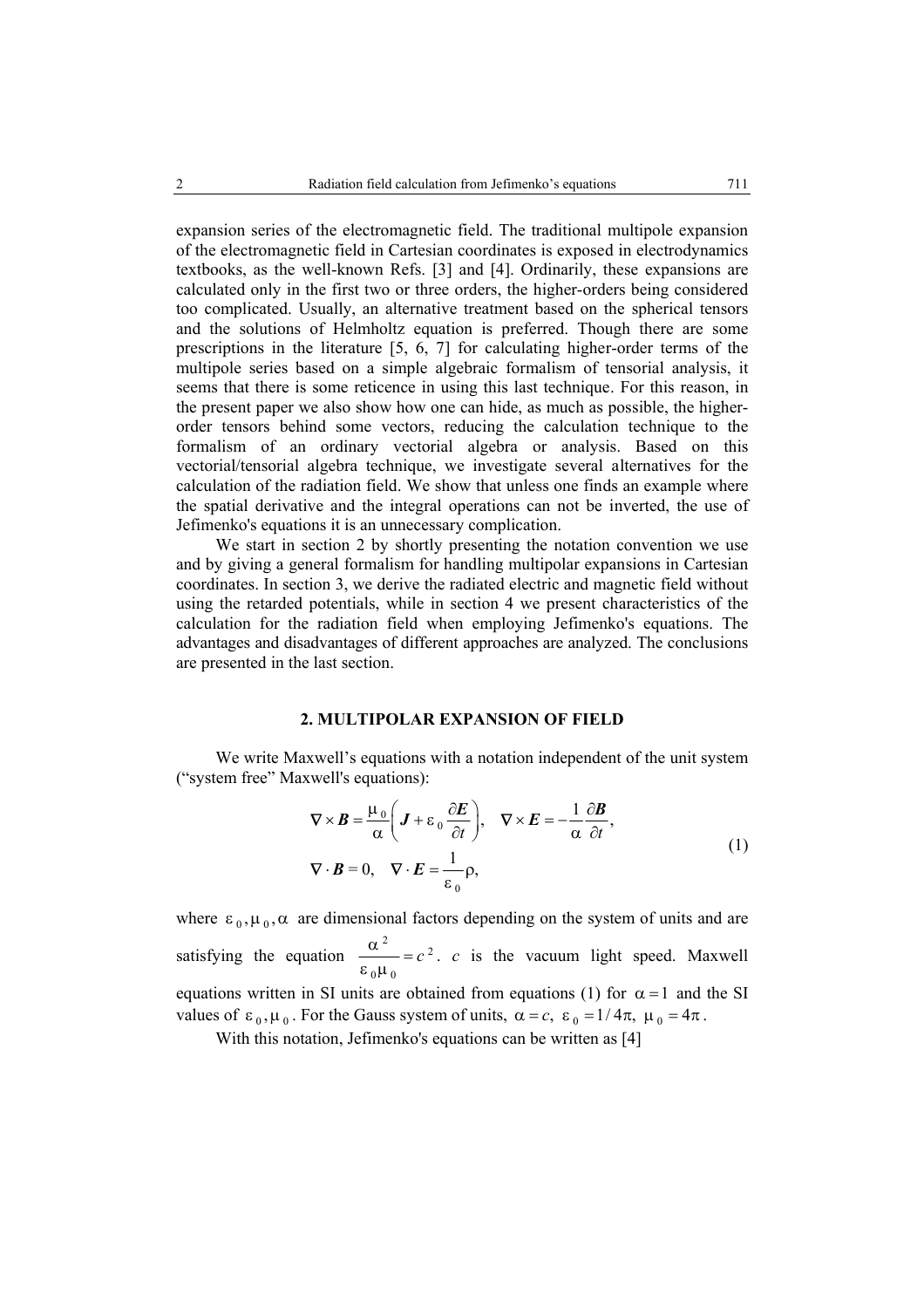$$
\boldsymbol{B}(\boldsymbol{r},t) = \frac{\mu_0}{4\pi\alpha} \int_{\mathcal{D}} \nabla \times \frac{[\boldsymbol{J}]}{R} d^3 x', \tag{2}
$$

$$
E(r,t) = -\frac{1}{4\pi\varepsilon_0} \int\limits_{\mathcal{D}} \nabla \frac{\left[\rho\right]}{R} d^3x' - \frac{\mu_0}{4\pi\alpha^2} \int\limits_{\mathcal{D}} \frac{\left[\dot{J}\right]}{R} d^3x',\tag{3}
$$

where  $\mathbf{R} = \mathbf{r} - \mathbf{r}'$ ,  $[f] = f(\mathbf{r}', t - R/c)$  and the origin O of Cartesian coordinates is in the domain  $\mathcal D$ . The support of charge and current distribution is supposed included in  $\mathcal D$ . If in equations (2) and (3) the order of the derivative and the integral is inverted, one obtains the well-known relations between fields and potentials:

$$
\mathbf{B} = \nabla \times \mathbf{A}, \ \mathbf{E} = -\nabla \Phi - \frac{1}{\alpha} \frac{\partial \mathbf{A}}{\partial t}, \tag{4}
$$

with the retarded potentials

$$
A(r,t) = \frac{\mu_0}{4\pi\alpha} \int\limits_{\mathcal{D}} \frac{[J]}{R} d^3x', \ \Phi(r,t) = \frac{1}{4\pi\epsilon_0} \int\limits_{\mathcal{D}} \frac{[\rho]}{R} d^3x'. \tag{5}
$$

We underline that equations (2) and (3) are rightfully called *Jefimenko's equations* when they are considered as a direct result of Maxwell's equations. Hence, their status of fundamental equations of the electromagnetic theory is conditioned and it may become valid only if the inversion of operation in equation (4) is not allowed. In [2], the authors derive the multipole expansion of the radiation field from equations (2) and (3) claiming to give an original demonstration specific for Jefimenko's equations, without employing the retarded potentials. We should agree with this claim if at least some calculation of the authors is different from those employing the potential multipole expansions which are generally used in literature. In the following, we search for a difference between the calculation presented in Ref. [2] and the standard one making use of potentials. The goal of the exposition below is to inform on some results regarding multipolar expansion in Cartesian coordinates, too.

Let us derive the multipolar expansion of the field  $\bm{B}$  given by equation (2). Writing the integral as

$$
\int_{\mathcal{D}} \partial_j \frac{[J_k]}{R} d^3 x' = \int_{\mathcal{D}} \partial_j \left( \frac{J_k \left( \xi, t - \frac{R}{c} \right)}{R} \right)_{\xi = r'} d^3 x', \tag{6}
$$

we obtain the multipolar expansion of the magnetic field about *O* as function of *r*′ using the Taylor series of the integrand: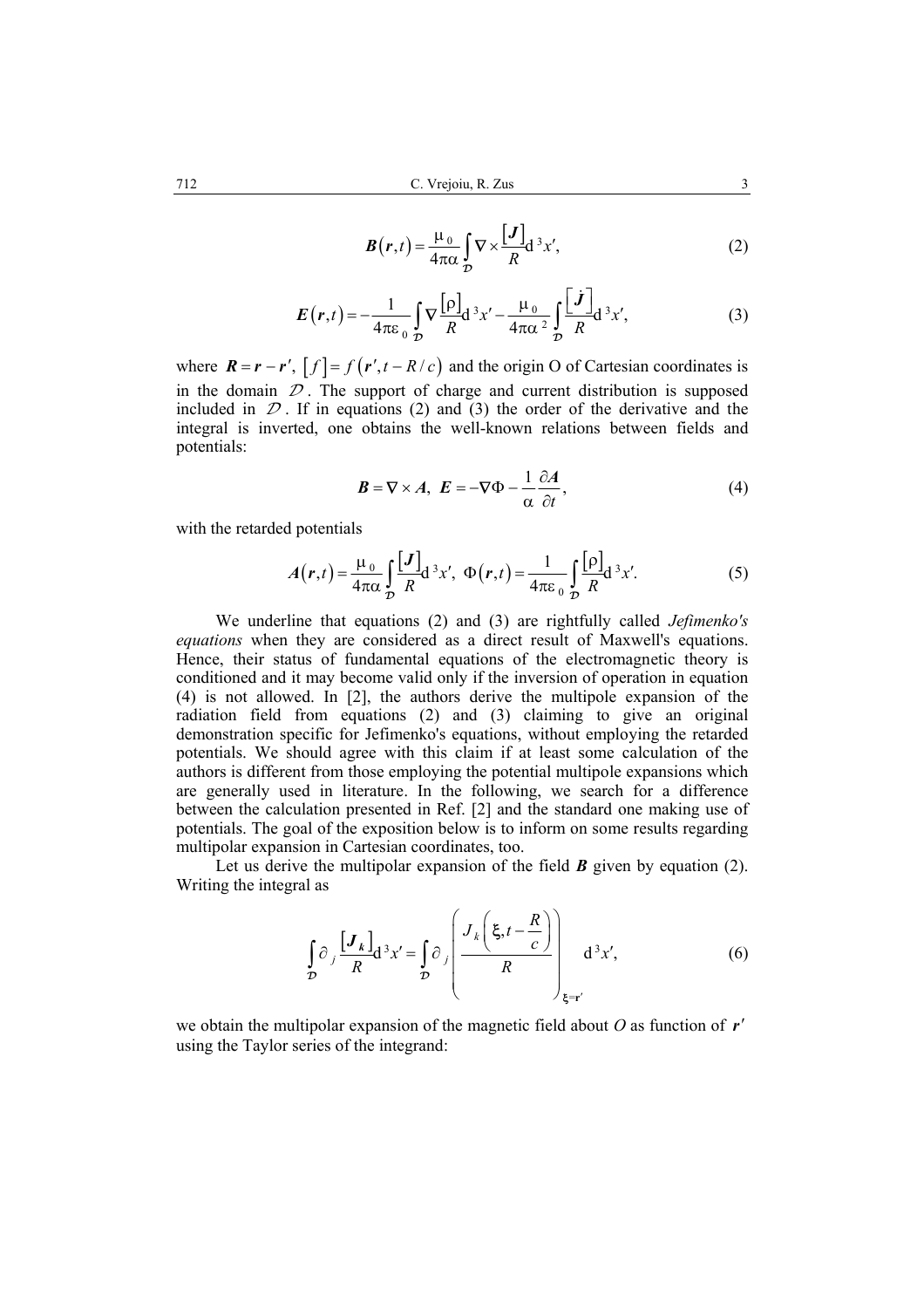$$
\partial_j \frac{J_k\left(\xi, t - \frac{R}{c}\right)}{R} = \sum_{n \geq 0} \frac{(-1)^n}{n!} x'_{i_1} \dots x'_{i_n} \partial_{i_i} \dots \partial_{i_n} \partial_j \left(\frac{1}{r} J_k\left(\xi, t - \frac{r}{c}\right)\right).
$$

Equation (2) can now be expressed as

$$
\boldsymbol{B}(\boldsymbol{r},t) = \frac{\mu_0}{4\pi\alpha} \boldsymbol{e}_i \boldsymbol{\varepsilon}_{ijk} \int_{\mathcal{D}} \sum_{n\geq 0} \frac{(-1)^n}{n!} x'_{i_1} \dots x'_{i_n} \partial_j \partial_{i_1} \dots \partial_{i_n} \left(\frac{1}{r} \begin{bmatrix} J_k \end{bmatrix}_0 \right) d^3 x'. \tag{7}
$$

 $e_i$  are the unit vectors of the Cartesian axes and we employed the notation  $[f]_0 = f(r', t - r/c)$ .

We assume one is allowed to invert orders of operations in equation (7) and to write:

$$
\boldsymbol{B}(\boldsymbol{r},t) = \frac{\mu_0}{4\pi\alpha} \boldsymbol{e}_i \boldsymbol{\varepsilon}_{ijk} \sum_{n\geq 0} \frac{(-1)^n}{n!} \partial_{j} \partial_{i_1} \dots \partial_{i_n} \left( \frac{1}{r} \int_{\mathcal{D}} x'_{i_1} \dots x'_{i_n} \left[ J_k \right]_0 \right) d^3 x'. \tag{8}
$$

Equation (8) represents the curl of the multipolar expansion of the vector potential *A*. Thus one can perform firstly the multipolar expansion of this potential. It is the usual procedure.

No matter what procedure is employed, a constant in the calculation is the presence of a vector  $a(r, t; \zeta, n)$  defined by the Cartesian components:

$$
a_{k}(\mathbf{r},t;\boldsymbol{\zeta},n)=\zeta_{i_{1}}\dots\zeta_{i_{n}}\left(\frac{1}{r}\int_{\mathcal{D}}x'_{i_{1}}\dots x'_{i_{n}}J_{k}(\mathbf{r}',t)\,d^{3}x'\right).
$$
 (9)

Here,  $\zeta$  can be either an operator or a number. Generalizing to the dynamic case an algorithm used in [8] for the magnetostatic field, we introduce in equation (9) the consequence of the continuity equation, written for  $t_0 = t - r/c$ :

$$
J_k(\boldsymbol{r}',t_0) = \nabla' \big( x'_k \boldsymbol{J}\big(\boldsymbol{r}',t_0\big) \big) + x'_k \dot{\rho} \big(\boldsymbol{r}',t_0\big).
$$

We obtain

$$
a_{k}(\mathbf{r},t_{0};\zeta,n)=\zeta_{i_{1}}...\zeta_{i_{n}}\frac{1}{r}\left(\int_{\mathcal{D}}x'_{i_{1}}...x'_{i_{n}}\nabla'\left(x'_{k}\left[\mathbf{J}\right]_{0}\right)\mathrm{d}^{3}x'+\dot{\mathbf{P}}_{i_{1}...i_{n}k}\left(t_{0}\right)\right),\left(10\right)
$$

where the Cartesian components of the  $n$ <sup>-th</sup> electric moment of the given charge distribution:

$$
P_{i_1...i_n}(t) = \int_{D} x'_{i_1} ... x'_{i_n} \rho(r't) d^3x'
$$
 (11)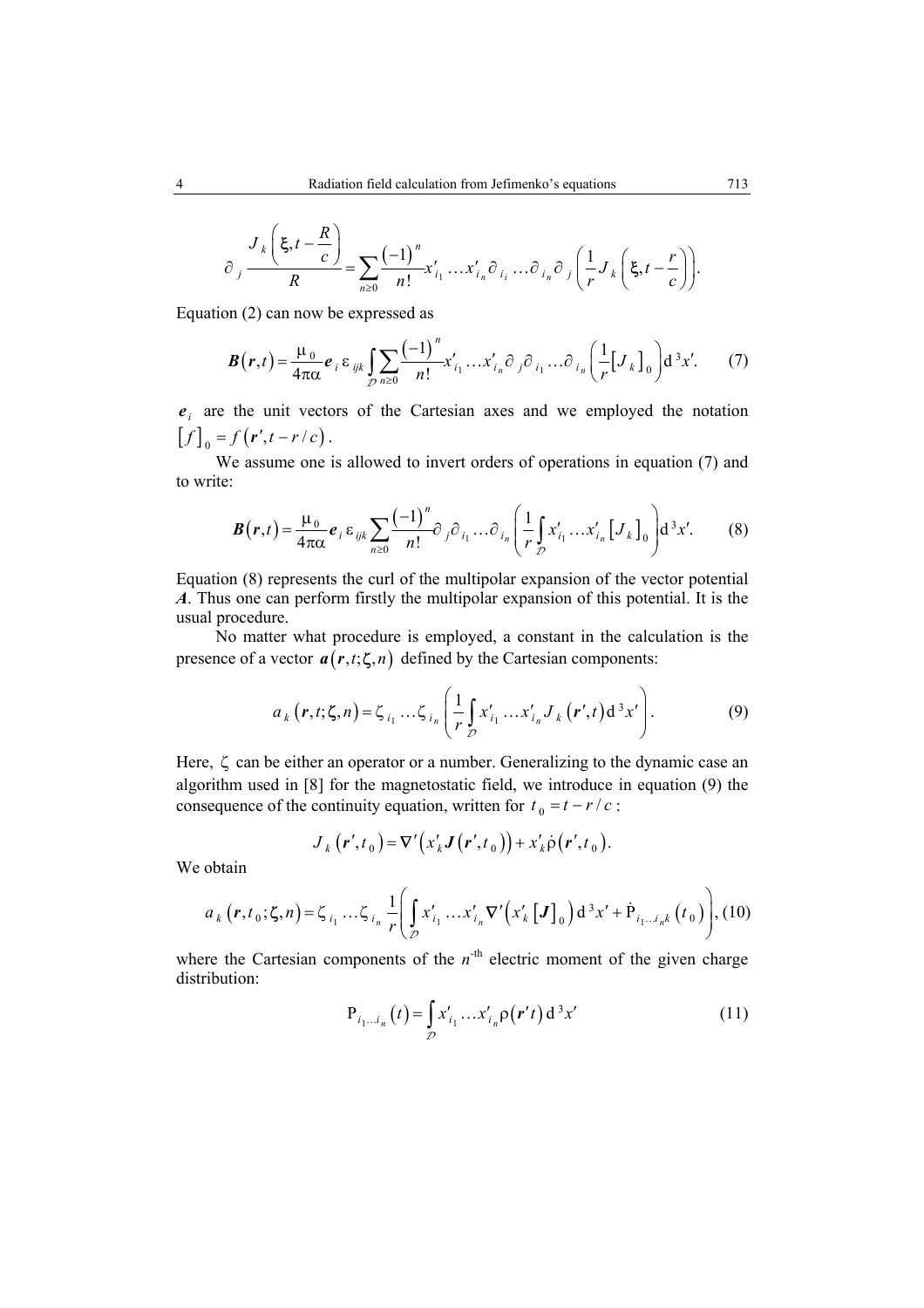are introduced. Let us define, for simplifying the notation, the vector

$$
\mathcal{P}(r,t,\zeta,n) = e_k \zeta_{i_1} \dots \zeta_{i_{n-1}} \frac{\mathbf{P}_{i_1 \dots i_{n-1}k}(t)}{r}.
$$
 (12)

Performing partial integration and taking into account that *J* vanishes on the surface  $\partial \overline{D}$ , equation (10) can be written and processed as follows:

$$
a_{k} (r, t_{0}; \zeta, n) - \dot{\mathcal{P}}_{k} (r, t; \zeta, n+1) = -\zeta_{i_{1}} ... \zeta_{i_{n}} \frac{1}{r} \int_{\mathcal{D}} x'_{k} [J]_{0} \cdot
$$
  
\n
$$
\cdot \nabla' (x'_{i_{1}} ... x'_{i_{n}}) d^{3} x' = -n \zeta_{i_{1}} ... \zeta_{i_{n}} \frac{1}{r} \int_{\mathcal{D}} x'_{i_{1}} ... x'_{i_{n-1}} x'_{k} [J_{i_{n}}]_{0} d^{3} x' =
$$
  
\n
$$
= -n \varepsilon_{ki_{n}q} \zeta_{i_{n}} \zeta_{i_{1}} ... \zeta_{i_{n-1}} \frac{1}{r} \int_{\mathcal{D}} x'_{i_{1}} ... x'_{i_{n-1}} (r' \times [J]_{0})_{q} d^{3} x' - na_{k} (r, t_{0}; \zeta, n).
$$
\n(13)

Introducing the  $n<sup>-th</sup>$  order magnetic moment, as in Ref. [8], by its Cartesian components

$$
\mathbf{M}_{i_1\ldots i_n}(t) = \frac{n}{(n+1)\alpha} \int_{\mathcal{D}} x'_{i_1}\ldots x'_{i_{n-1}} \left(\mathbf{r}' \times \mathbf{J}(\mathbf{r}',t)\right)_{i_n} d^3 x',\tag{14}
$$

and similarly to equation (12), the vector

$$
\mathcal{M}(r,t;\zeta,n) = e_k \zeta_{i_1} \dots \zeta_{i_{n-1}} \frac{\mathbf{M}_{i_1 \dots i_{n-1}k}(t)}{r},
$$
\n(15)

equation (13) becomes

$$
a(r,t_0;\zeta,n) = -\alpha\zeta \times \mathcal{M}(r,t_0;\zeta,n) + \frac{1}{n+1}\dot{\mathcal{P}}(r,t_0;\zeta,n+1). \tag{16}
$$

With this result, the magnetic field from equation (8) can be expressed with the help of the vectors **M** and **P**:

$$
\mathbf{B}(\mathbf{r},t) = \frac{\mu_0}{4\pi} \sum_{n\geq 1} \frac{(-1)^{n-1}}{n!} \nabla \times (\nabla \times \mathbf{\mathcal{M}}(\mathbf{r},t_0;\nabla,n)) + \n+ \frac{\mu_0}{4\pi\alpha} \sum_{n\geq 0} \frac{(-1)^n}{(n+1)!} \nabla \times \dot{\mathbf{\mathcal{P}}}(\mathbf{r},t_0;\nabla,n+1) = \n= \nabla \times \frac{\mu_0}{4\pi} \sum_{n\geq 1} \frac{(-1)^{n-1}}{n!} \left( \nabla \times \mathbf{\mathcal{M}}(\mathbf{r},t_0;\nabla,n) + \frac{1}{\alpha} \dot{\mathbf{\mathcal{P}}}(\mathbf{r},t_0;\nabla,n) \right).
$$
\n(17)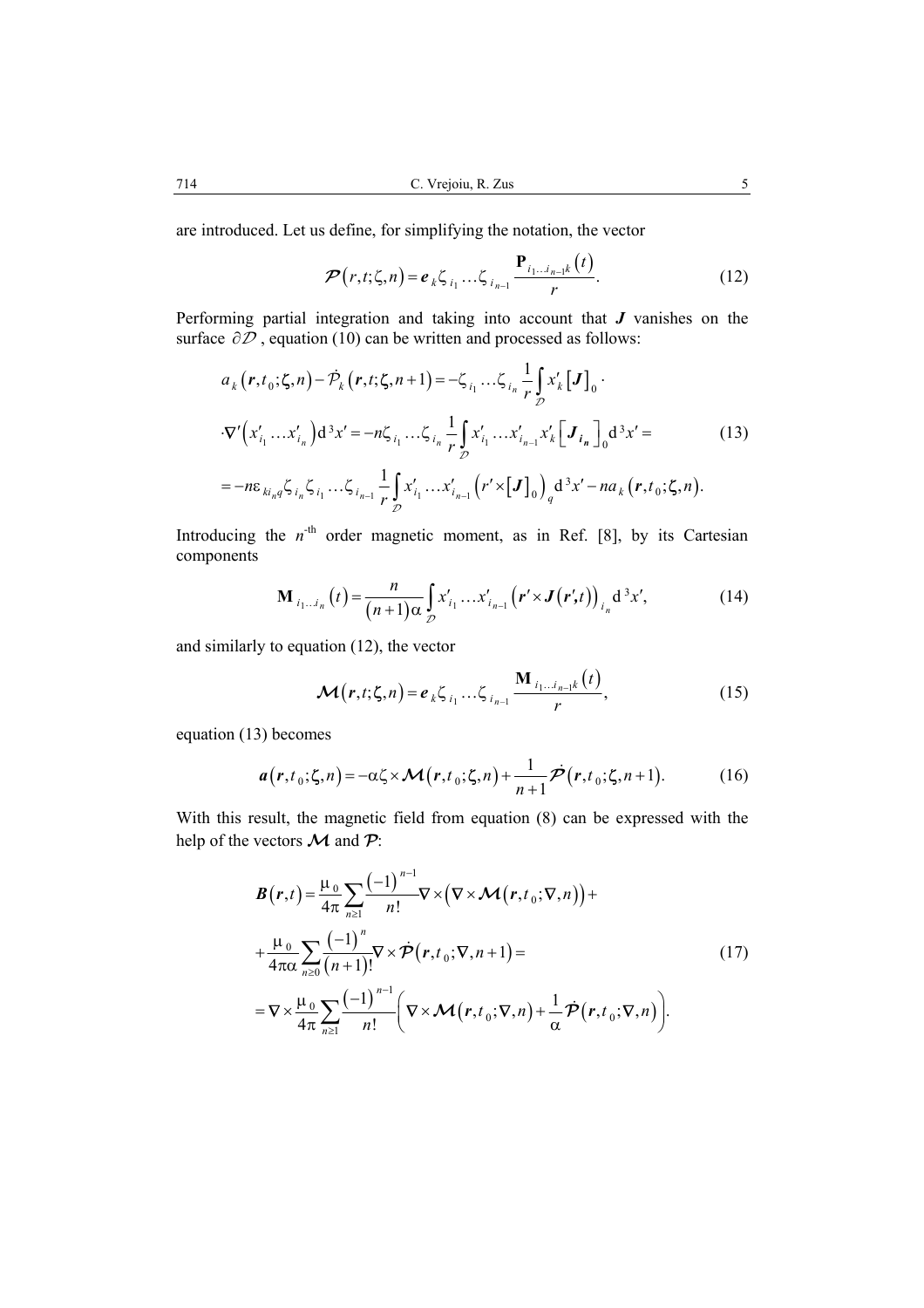From the last expression one has no problem in identifying the multipolar expansion of the vector potential *A*:

$$
A(r,t) = \frac{\mu_0}{4\pi} \sum_{n\geq 1} \frac{(-1)^{n-1}}{n!} \left( \nabla \times \mathcal{M}(r,t_0; \nabla, n) + \frac{1}{\alpha} \dot{\mathcal{P}}(r,t_0; \nabla, n) \right).
$$
 (18)

The calculation for the electric field can be performed in a similar manner. One obtains:

$$
E(r,t) = -\frac{\mu_0}{4\pi\varepsilon_0} \sum_{n\geq 0} \frac{(-1)^n}{n!} \nabla (\nabla \cdot \mathcal{P}(r,t_0; \nabla, n)) -
$$
  

$$
-\frac{\mu_0}{4\pi\alpha} \sum_{n\geq 1} \frac{(-1)^{n-1}}{n!} \left( \nabla \times \mathcal{M}(r,t_0; \nabla, n) + \frac{1}{\alpha} \ddot{\mathcal{P}}(r,t_0; \nabla, n) \right).
$$
 (19)

Comparing equations (4) with (18) and (19), we single out the multipole expansion of the potential Φ :

$$
\Phi(r,t) = \frac{1}{4\pi\varepsilon_0} \sum_{n\geq 0} \frac{(-1)^n}{n!} \nabla \cdot \mathcal{P}(r,t_0; \nabla, n). \tag{20}
$$

## **3. RADIATION FIELD**

For calculating the radiation field it is sufficient retaining only terms of order  $1/r$  and  $1/r<sup>2</sup>$  for  $r \rightarrow \infty$ . In most textbooks one retains only the terms of order  $1/r$ , the goal being, usually, only the derivation of the radiated energy or of the linear momentum. Actually, when the goal is the complete definition of the radiation field, one must be able to derive all transferring properties, including the angular momentum loss. These are, in fact, minimal conditions for defining a physical system. In the last case, the terms of order  $1/r<sup>2</sup>$  are also necessary (see Ref. [3] -Problem 2 at the end of Section 72, and also Refs. [9, 10]). Although the aim of the present paper is different, we also give the formula for introducing terms of order  $1/r^2$  required for the evaluation of the angular momentum loss. The terms of the orders  $1/r$  and  $1/r<sup>2</sup>$  are selected making use of formula [10]:

$$
\partial_{i_1} \dots \partial_{i_n} \left( \frac{f(t_0)}{r} \right) = \frac{1}{r} \frac{(-1)^n}{c^n} v_{i_1} \dots v_{i_n} \frac{\partial^n f(t_0)}{\partial t^n} + \frac{(-1)^n}{c^{n-1} r^2} \left( D_n v_{i_1} \dots v_{i_n} - v_{i_{i_1} \dots i_{n-2}} \delta_{i_{n-1} \dots i_n} \right) \frac{\partial^{n-1} f(t_0)}{\partial t^{n-1}}.
$$
\n(21)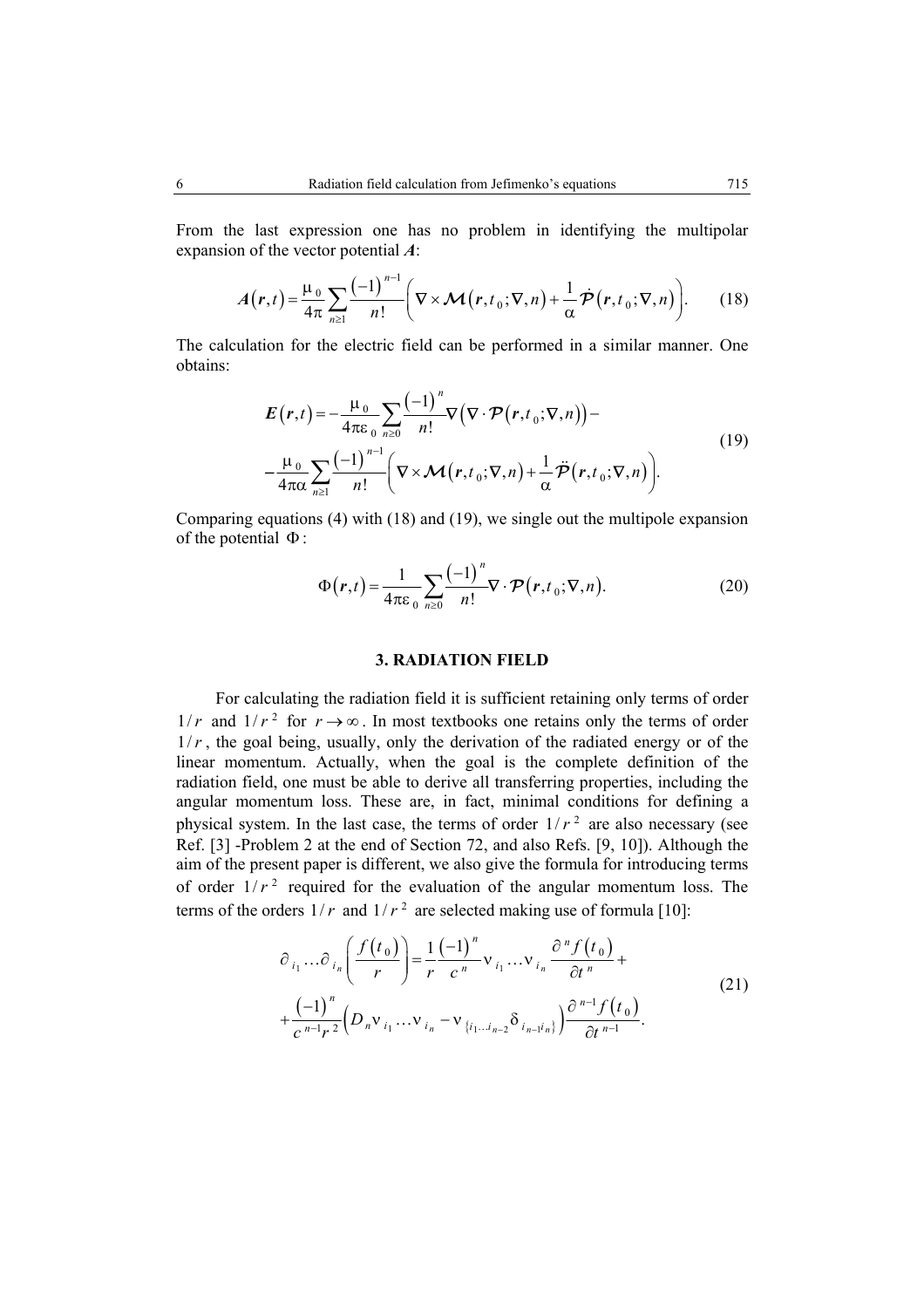Again  $t_0 = t - r/c$  and  $v_i = x_i / r$ . By  $A_{\{i_1...i_n\}}$  we understand the sum over all the permutations of the symbols  $i_q$  that give distinct terms. The coefficients  $D_n$ are defined by the recurrence relations:  $D_n = D_{n-1} + n$ ,  $D_0 = 0$ . The formula from equation (21) can be easily proven by recurrence.

Considering equations (12) and (15), one can see that  $\mathcal{P}(r, t_0; \zeta, n)$  and  $\mathcal{M}(r, t_0; \zeta, n)$  are solutions of the homogeneous wave equation for  $r \neq 0$ . Consequently, one can apply the formula (21) for these quantities. Let us consider the multiple derivative as, for example,

$$
\partial_{j_1} \dots \partial_{j_m} \mathcal{M}(r, t_0; \nabla, n) =
$$
\n
$$
= \frac{(-1)^{n+m-1}}{c^{n+m-1}} \mathbf{v}_{j_1} \dots \mathbf{v}_{j_m} \frac{\partial^{n+m-1} f(t_0)}{\partial t^{n+m-1}} \mathcal{M}(r, t_0; \mathbf{v}, n) + \mathcal{O}\left(\frac{1}{r^2}\right)
$$
\n(22)

and similarly for  $\mathcal{P} (r, t_0; \nabla, n)$ . Using equation (22) and the equivalent relation for  $\mathcal{P}(r, t_0; \nabla, n)$  in equation (17), we obtain the first approximation of the multipolar expansion of radiated magnetic field, which is sufficient for calculating the radiated energy and the linear momentum:

$$
\boldsymbol{B}_{rad}(\boldsymbol{r},t) = \frac{\mu_0}{4\pi} \sum_{n\geq 1} \frac{1}{n!c^{n+1}} \frac{\partial^{n+1}}{\partial t^{n+1}} \Big( (\boldsymbol{\nu} \cdot \boldsymbol{\mathcal{M}}(\boldsymbol{r},t_0;\boldsymbol{\nu},n)) \boldsymbol{\nu} - \boldsymbol{\mathcal{M}}(\boldsymbol{r},t_0;\boldsymbol{\nu},n) - \frac{c}{\alpha} \boldsymbol{\nu} \times \boldsymbol{\mathcal{P}}(\boldsymbol{r},t_0;\boldsymbol{\nu},n) \Big).
$$
\n(23)

For the field  $E_{rad}$ , we obtain

$$
\boldsymbol{E}_{rad}(\boldsymbol{r},t) = \frac{1}{4\pi\epsilon_0} \sum_{n\geq 1} \frac{1}{n!c^{n+1}} \frac{\partial^{n+1}}{\partial t^{n+1}} (\mathbf{v} \cdot \boldsymbol{\mathcal{P}}(\boldsymbol{r},t_0;\mathbf{v},n)\mathbf{v} - \boldsymbol{\mathcal{P}}(\boldsymbol{r},t_0;\mathbf{v},n) + \frac{\alpha}{c} \mathbf{v} \times \boldsymbol{\mathcal{M}}(\boldsymbol{r},t_0;\mathbf{v},n)).
$$
\n(24)

We made use of the relation between  $\varepsilon_0$ ,  $\mu_0$ ,  $\alpha$  and *c*. From equations (18) and (20), using equation (21), we get easily the expansions of the radiation field potentials:

$$
A_{rad}(r,t) = \frac{\mu_0}{4\pi} \sum_{n\geq 1} \frac{1}{n!c^n} \frac{\partial^n}{\partial t^n} \left( \mathcal{M}(r,t_0; \mathbf{v}, n) \times \mathbf{v} + \frac{c}{\alpha} \mathcal{P}(r,t_0; \mathbf{v}, n) \right)
$$
(25)

$$
\Phi_{rad}\left(\boldsymbol{r},t\right) = \frac{1}{4\pi\epsilon_0} \sum_{n\geq 1} \frac{1}{n!c^n} \frac{\partial^n}{\partial t^n} \mathbf{v} \cdot \boldsymbol{\mathcal{P}}\left(\boldsymbol{r},t_0; \mathbf{v},n\right). \tag{26}
$$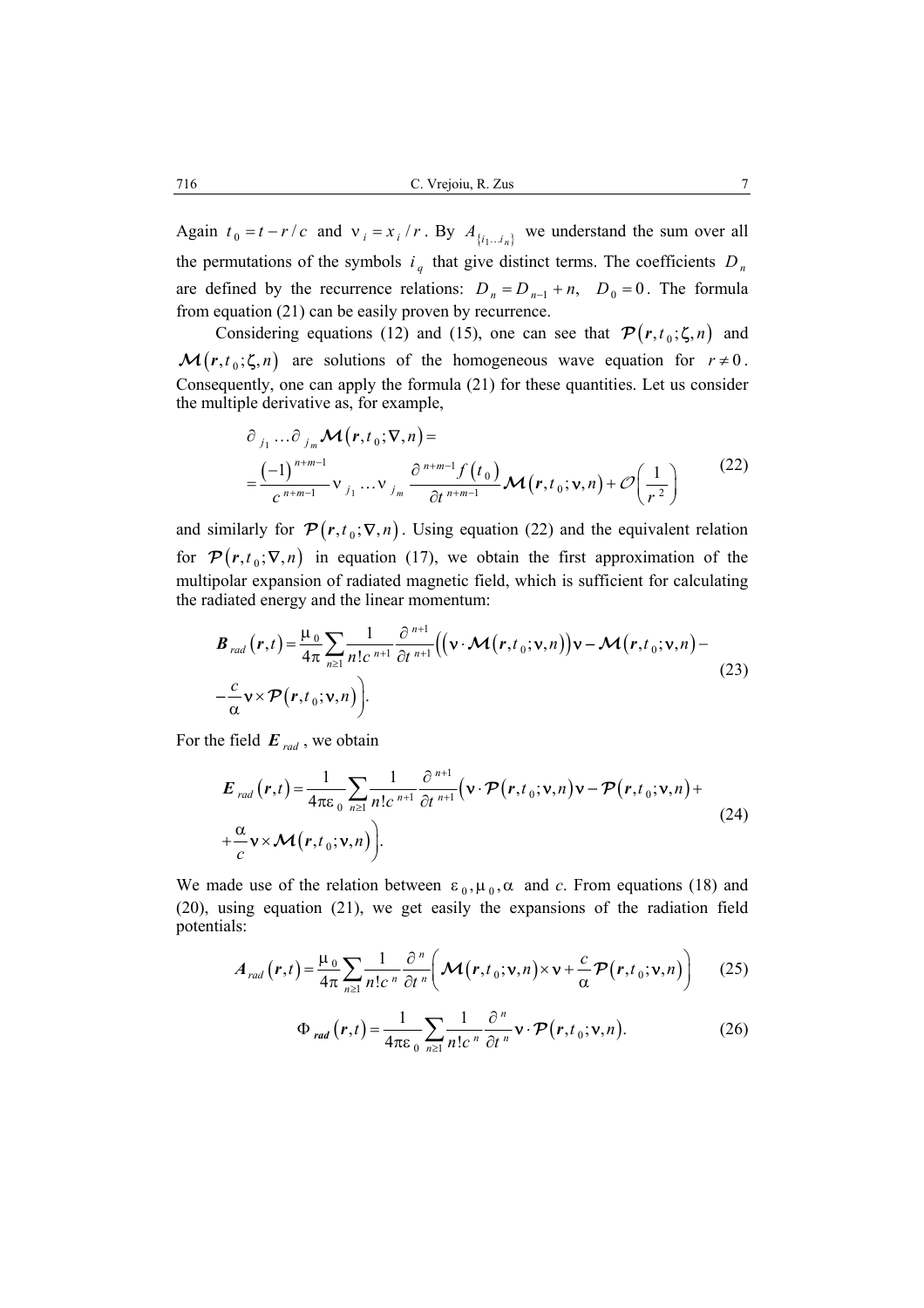Given the above expressions, one can verify that the relations between fields and potentials are:

$$
\boldsymbol{B}_{rad} = \frac{1}{c} (\dot{\boldsymbol{A}}_{rad} \times \mathbf{v}), \quad \boldsymbol{E}_{rad} = \frac{1}{\alpha} (\dot{\boldsymbol{A}}_{rad} \times \mathbf{v}) \times \mathbf{v} = \frac{c}{\alpha} \boldsymbol{B}_{rad} \times \mathbf{v}.
$$
 (27)

These parts (proportional to 1/*r*) from the radiated electric and magnetic fields are purely transverse fields, satisfying the properties (see also [10]):

$$
\mathbf{v} \cdot \boldsymbol{E}_{rad} = 0, \quad \mathbf{v} \cdot \boldsymbol{B}_{rad} = 0, \quad \varepsilon_0 \left| \boldsymbol{E}_{rad} \right|^2 = \frac{1}{\mu_0} \left| \boldsymbol{B}_{rad} \right|^2.
$$
 (28)

# **4. IMPORTANCE OF JEFIMENKO'S EQUATIONS IN RADIATION THEORY**

Similar to Ref. [3], for calculating the radiation field (in the first approximation), we approximate the retarded potentials by:

$$
\Phi(r,t) \approx \frac{1}{4\pi\varepsilon_0 r} \int_{\mathcal{D}} \rho\left(r', t_0 + \frac{1}{c} \mathbf{v} \cdot r'\right) d^3 x',
$$
\n
$$
A(r,t) \approx \frac{\mu_0}{4\pi\alpha r} \int_{\mathcal{D}} J\left(r', t_0 + \frac{1}{c} \mathbf{v} \cdot r'\right) d^3 x'. \tag{29}
$$

Introducing these expressions of the radiated potentials and retaining only the terms of order  $1/r$ , one obtains the relations from equation (27). In this calculation, the derivative operators must be introduced in the integral and so, the proof is indeed realized directly for the fields *E* and *B*. For *B*, using the relations

$$
\nabla \times \frac{\boldsymbol{J}\left(\boldsymbol{r}',t_{0}+\frac{\mathbf{V}\cdot\boldsymbol{r}'}{c}\right)}{r}=\left(\nabla\frac{1}{r}\right)\times\boldsymbol{J}+\frac{1}{r}\nabla\left(t_{0}+\frac{\mathbf{V}\cdot\boldsymbol{r}'}{c}\right)\times\boldsymbol{J}
$$

and

$$
\nabla \frac{1}{r} = \mathcal{O}\left(\frac{1}{r^2}\right), \quad \nabla \left(t_0 + \frac{1}{c}\mathbf{v} \cdot \mathbf{r}'\right) = -\frac{1}{c}\mathbf{v} + \mathcal{O}\left(\frac{1}{r}\right),\tag{30}
$$

we can write

$$
\tilde{B}(r,t) \approx -\frac{\mu_0}{4\pi\alpha c} \frac{1}{r} \mathbf{v} \times \int\limits_{D} \mathbf{j} \left( r', t_0 + \frac{\mathbf{v} \cdot r'}{c} \right) d^3 x' + \mathcal{O}\left(\frac{1}{r^2}\right).
$$
 (31)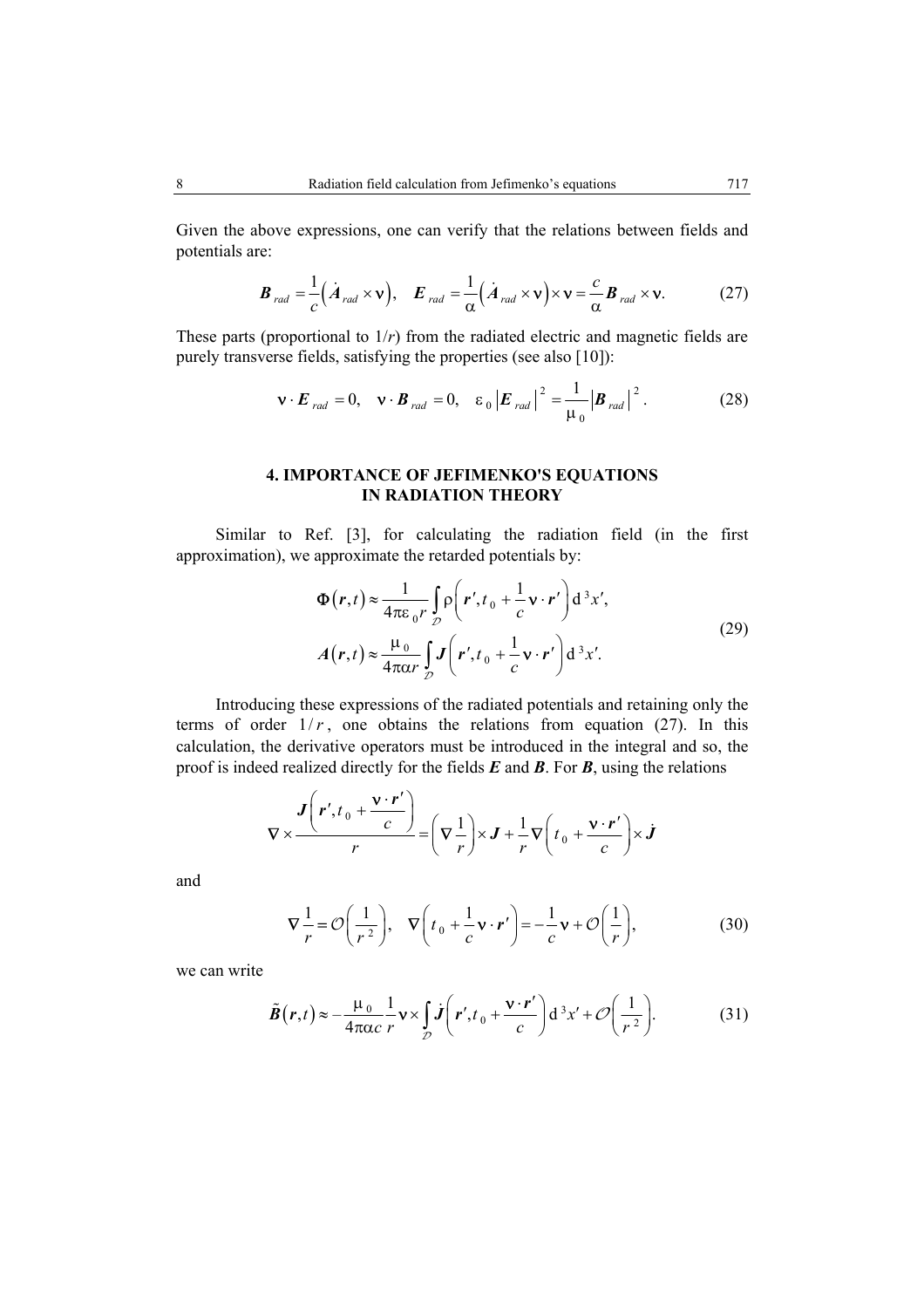The term of order  $1/r$  represents the radiated field (precisely, the first approximation of this field). It is, in fact, equation (28) from Ref. [2] and we can consider, by examining Ref. [3], that this result was obtained long time ago from the expression (2) of the field B (see Ref. [11] and [12]). Look also in Ref. [2] to see the usage of Jefimenko's equation for calculating *B*rad.

Introducing also the approximate expression  $\tilde{E}$  starting from equation (3), we obtain

$$
\tilde{E}(r,t) \approx \frac{\mu_0}{4\pi\alpha^2 r} \int_{\mathcal{D}} \left( c \dot{\rho} \left( r', t_0 + \frac{\mathbf{v} \cdot r'}{c} \right) \mathbf{v} - \dot{J} \left( r', t_0 + \frac{\mathbf{v} \cdot r'}{c} \right) \right) + \mathcal{O} \left( \frac{1}{r^2} \right). \tag{32}
$$

Using the continuity equation written in the point **r'** at the retarded time  $t - h/c$ 

$$
[\dot{\rho}] = -[\nabla' \cdot \mathbf{J}(\mathbf{r}', t')]_{t'=t-R/c} = -\nabla' \cdot [\mathbf{J}] + [\dot{\mathbf{J}}] \cdot \nabla' (t - R/c), \tag{33}
$$

it results

$$
\dot{\rho}\left(\mathbf{r}',t_0+\frac{\mathbf{v}\cdot\mathbf{r}'}{c}\right)=-\nabla'\cdot\mathbf{J}\left(\mathbf{r}',t_0+\frac{\mathbf{v}\cdot\mathbf{r}'}{c}\right)+\frac{\mathbf{v}}{c}\cdot\mathbf{J}\left(\mathbf{r}',t_0+\frac{\mathbf{v}\cdot\mathbf{r}'}{c}\right)+\mathcal{O}\left(\frac{1}{r}\right). \tag{34}
$$

The first term from the right-hand side of the last equation gives no contribution to the integral from equation (32) and, after a simple algebraic calculation, we obtain the expression of  $E_{rad}$  from equation (27) (see also equations (66.3) from Ref. [3] and equation (30) from Ref. [2]).

We point out that equation (33) or, generally, the relation between the space derivative of a retarded quantity and the retarded value of the space derivative of the same quantity, should be well-known for each student from a class of electrodynamics since when writing the retarded potentials as solutions of the wave equation, it is necessary to verify the Lorenz condition. The verification can be realized in a direct calculation, a good exercise for a student. Only in this way one can be convinced that the retarded solutions are indeed electromagnetic potentials. For this goal, equation (33) is indispensable since the Lorenz condition appears as a consequence of the continuity equation.

Based on the above results, we can quickly obtain the multipole expansion of the radiation field. Considering the adequate Taylor series for the integrand in equation (31), we write

$$
\boldsymbol{B}_{rad}(\boldsymbol{r},t) = -\frac{\mu_0}{4\pi\alpha c} \frac{1}{r} \mathbf{v} \times \int_{\mathcal{D}} \left( \boldsymbol{j} \left( \boldsymbol{\xi}, t_0 + \frac{1}{c} \mathbf{v} \cdot \boldsymbol{r}' \right) \right)_{\boldsymbol{\xi} = r'} d^3 x' =
$$
\n
$$
= -\frac{\mu_0}{4\pi\alpha} \sum_{n \ge 0} \frac{1}{n! c^{n+1}} \frac{\partial^{n+1}}{\partial t^{n+1}} \mathbf{v} \times \boldsymbol{a}(\boldsymbol{r}, t_0; \mathbf{v}, n).
$$
\n(35)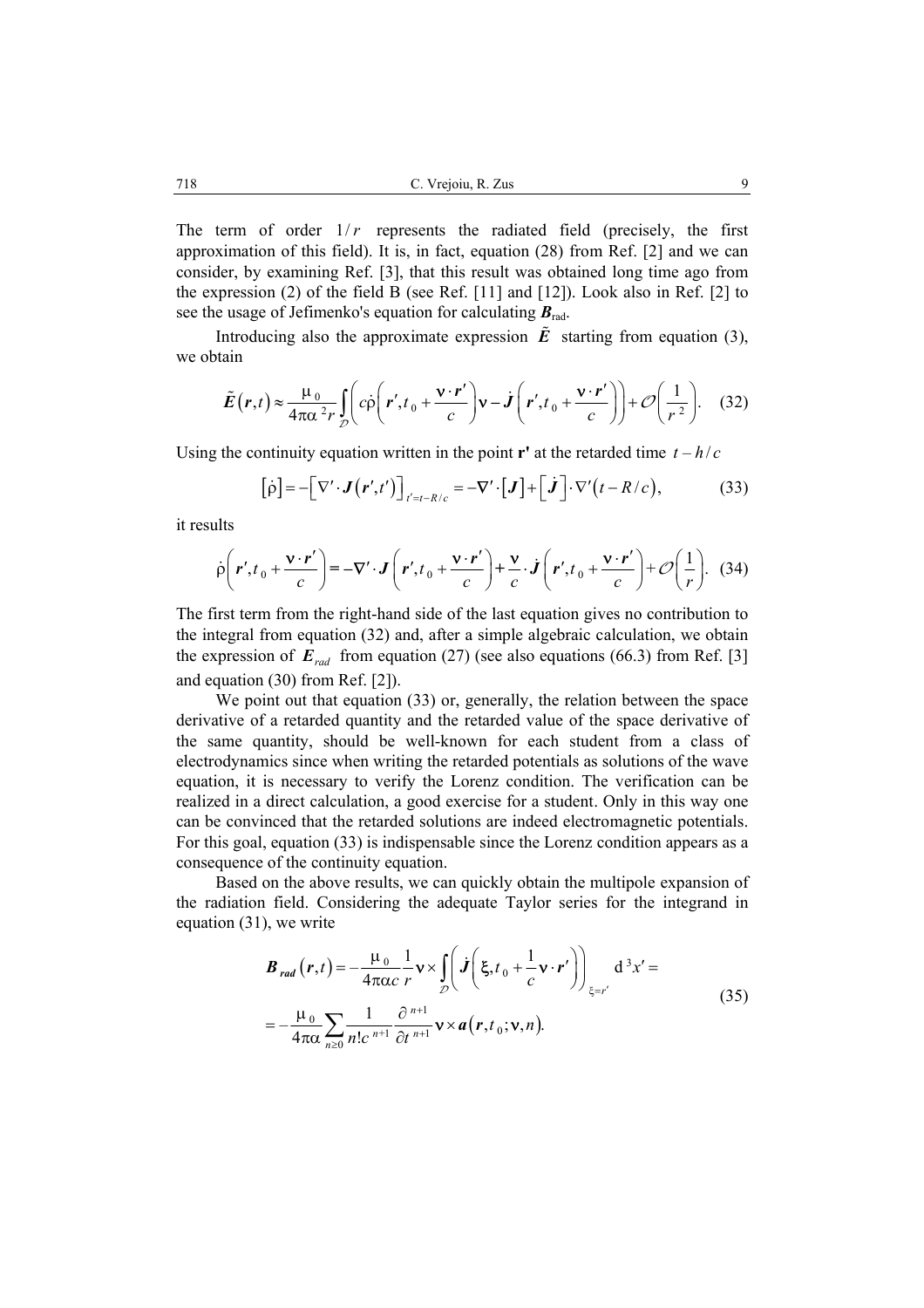The vector *a* was defined in equation (9). After introducing its expression as a function of the vectors associated to the electric and magnetic moment, equation (16), the radiated magnetic field becomes

$$
\boldsymbol{B}_{rad}(\boldsymbol{r},t) = \frac{\mu_0}{4\pi} \sum_{n\geq 1} \frac{1}{n!c^{n+1}} \frac{\partial^{n+1}}{\partial t^{n+1}} \mathbf{v} \times (\mathbf{v} \times \mathcal{M}(\boldsymbol{r},t_0;\mathbf{v},n)) - \frac{\mu_0}{4\pi\alpha} \sum_{n\geq 0} \frac{1}{(n+1)!c^{n+1}} \frac{\partial^{n+2}}{\partial t^{n+2}} \mathbf{v} \times \boldsymbol{\mathcal{P}}(\boldsymbol{r},t_0;\mathbf{v},n+1).
$$
\n(36)

The final step is changing  $n \rightarrow n-1$  in the second sum of equation (36). We obtain again equation (23).

We can say that the result (36), which is the multipole expansion of the radiation field, was determined via Jefimenko's equations.

Alternatively, after reaching the expression given by equation (7), we can perform the multipolar expansion of the radiation field in such a manner that we can also say that it is obtained via Jefimenko's equations. We extract from the integrand in equation (7) the terms of the order  $1/r$  (and  $1/r<sup>2</sup>$  for a complete definition of this field):

$$
\boldsymbol{B}_{rad}(\boldsymbol{r},t) = -\frac{\mu_0}{4\pi\alpha} \boldsymbol{e}_i \boldsymbol{\varepsilon}_{ijk} \boldsymbol{v}_j \boldsymbol{v}_{i_1} \dots \boldsymbol{v}_{i_n} \frac{1}{r} \int_{\mathcal{D}} \sum_{n\geq 0} \frac{1}{n! c^{n+1}} x'_{i_1} \dots x'_{i_n} \frac{\partial^{n+1}}{\partial t^{n+1}} \big[ J_k \big]_0 \, \mathrm{d}^3 x' \n= -\frac{\mu_0}{4\pi\alpha} \boldsymbol{e}_i \boldsymbol{\varepsilon}_{ijk} \sum_{n\geq 0} \frac{1}{n! c^{n+1}} \boldsymbol{v}_j \frac{\partial^{n+1}}{\partial t^{n+1}} a_k (\boldsymbol{r}', t_0; \mathbf{v}, n),
$$
\n(37)

arriving, as expected, to equation (35).

We remind the reader that for obtaining the results of equations (17) and (19) we admitted the commutation of the derivative with respect to the spatial coordinates, with the series expansion and the integral on the domain  $\mathcal D$ . In the present section, for the case of the radiation field, we avoid the inversion of the derivative with the integral operation. Regarding the commutation with the Taylor expansion, we consider that such an operation cannot be avoided as long as we want to emphasize the multipolar moments.

In conclusion, employing Jefimenko's equation in the radiation theory could bring a new insight only if the inversion of the spatial derivative and the integral operation is not allowed. We admit we were unable to find an interesting example where an inversion is not permitted, at least for generalized distributions. However, it might be possible to find such examples, and, in this case, the indispensable character of Jefimenko's equations would be obvious. Otherwise, for the regular cases, it appears as an unnecessary complication.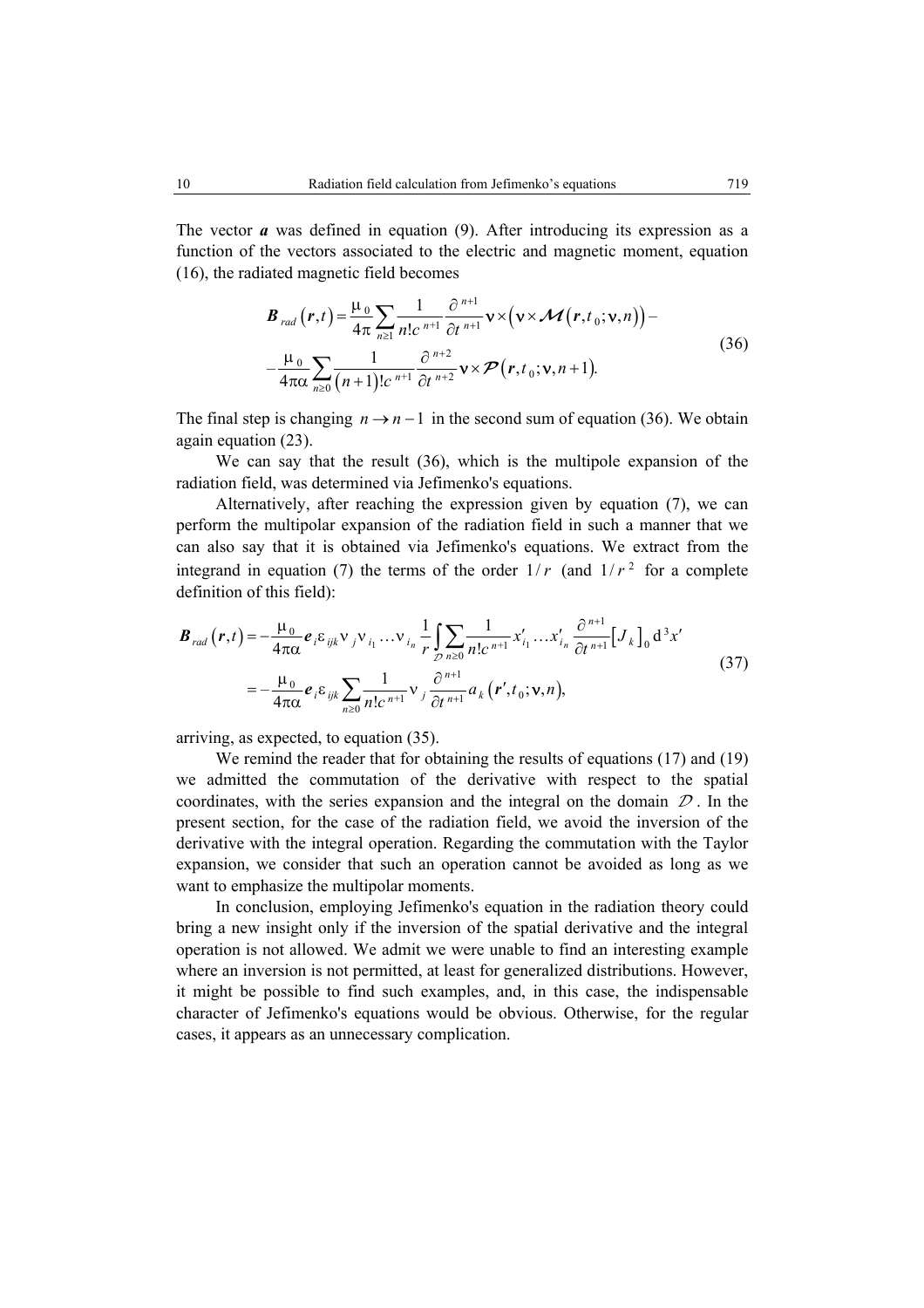#### **5. CONCLUSIONS AND DISCUSSION**

In section 2, we presented the formalism for the multipolar expansions of the electric and magnetic field hiding a tensorial algebra procedure behind a vectorial one. Sections 3 and 4 were dedicated to the main purpose of this article: the analysis of different methods for calculating the radiated field with an emphasis on the novelty the use of Jefimenko's equations can bring.

From the analysis of sections 3 and 4 we can draw some conclusions on the utility of Jefimenko's equations when considering the multipolar expansion problem. As one can notice, when deriving equation (8) from (7), no matter if we work with potentials or directly with fields, the inversion of the spatial derivative with the integral on the domain  $D$  is mandatory. In section 4 it was proven that the multipole expansion of the fields  $E$  and  $B$  can be obtained generally and directly from Jefimenko's equations. All expanding operations are performed on the integrand, but, still under the assumption that the integration operation is distributive with respect to the Taylor series. It remains only to argue the necessity of the corresponding additional calculation effort for applying this procedure.

As an additional remark, we point out that in the same sections we tried to remind the reader that if one wants to completely describe the radiative systems, one has to include besides terms of order  $1/r$ , the  $1/r<sup>2</sup>$  contributions from the field expansions.

Ref. [2] is part of a paper series trying to emphasize the theoretical and practical importance of Jefimenko's equations. These equations are considered as *extraordinarily powerful and illuminating* as the authors of Ref. [13] write. We have nothing against the open enthusiasm in these papers. We neither dispute the beauty of the result regarding the calculation of the retarded fields *E* and *B* directly from Maxwell's equations, without having to introduce and handle the potentials. Maybe a series of applications based on these equations are more efficacious and physically more transparent. Although, we are circumspect concerning the axiomatic treatment of the electromagnetic theory starting from these equations (opposite to opinions from e.g. Refs. [14, 15]), but, this subject will be discussed elsewhere.

*Acknowledgements*. This work was supported by grant ID946 (no. 44/2007) of Romanian National Authority's for Scientific Research.

### REFERENCES

- 1. R.E. Raab, O.L. de Lange, *Multipole Theory in Electromagnetism*, Clarendon Press Oxford, 2005.
- 2. R. de Melo e Souza, M.V. Cougo-Pinto, and C. Farina, Am. J. Phys., **77**, 67 (2009).
- 3. L.D. Landau and E.M. Lifchitz, *The Classical Theory of Fields*, Butterworth-Heinemann Elsevier Science, 2003.
- 4. J.D. Jackson, *Classical Electrodynamics*, Wiley New York, 1998.